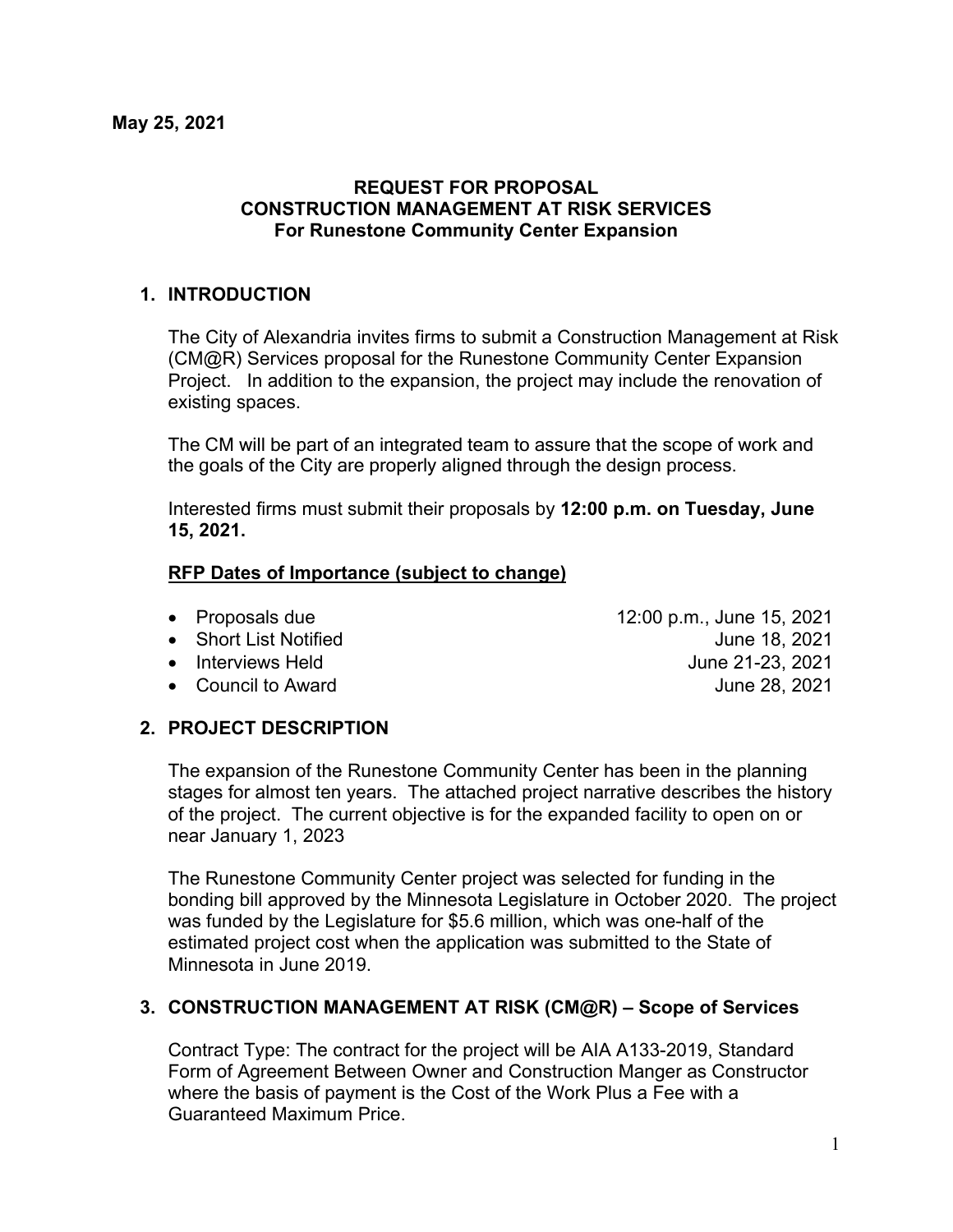The RCC expansion project will require multiple bid packages, and some with complicated scheduling and coordination issues which are expected to benefit from the Construction Management method.

It is expected that communication will be maintained through regularly scheduled meetings with written meeting minutes to keep everyone apprised of the activities of the projects from early planning meetings to the final punch list item. Communication skills are essential since many of the materials in the planning and in the implementation phases are funneled through two points of contact: the CM, manager of the construction team, and the Architect, manager of the design team. Both entities are hired as the City's agents and will endeavor as a team to guard the City's interests.

It is not intended that the CM team and the Architect partner but that they provide independent services to the City and thereby offer checks and balances in the interest of maximizing facility improvement funds while retaining buildings of high quality. The approach to Construction Management services (CM) anticipated for this work include the following concepts:

- The CM offers a perspective on cost, quality, and value to provide the City with the best information possible in the development of building programs
- The CM acts as Owner's agent in the field and contractually during construction
- Allows the inclusion of smaller, local contractors since the project is broken down into numerous small projects
- Multiple bid packages can be implemented and managed
- Added experience helps identify lead time concerns and cost control methods during the design process
- The CM retains the primary responsibility on the budget and project delivery schedules during the implementation phases

More specifically, the scope of the service will include the following:

- 1. Assist in managing the overall planning and processes for the RCC Expansion Project.
- 2. Develop detailed cost estimates for all phases.
- 3. Track costs against budgets on a timely basis.
- 4. Assist and manage team meetings with the Owner and design team
- 5. Prepare a detailed project schedule, including sites and phasing.
- 6. Provide regular schedule updates.
- 7. Provide services to the City that include project advertising, securing bids, bid results analysis and recommendations on awards of contracts.
- 8. All scopes of work to be competitively bid out.
- 9. Provide comprehensive construction phase administration which would include on-going, full-time supervision, project management and inspection of work, review of shop drawings, preparation of change orders and contractor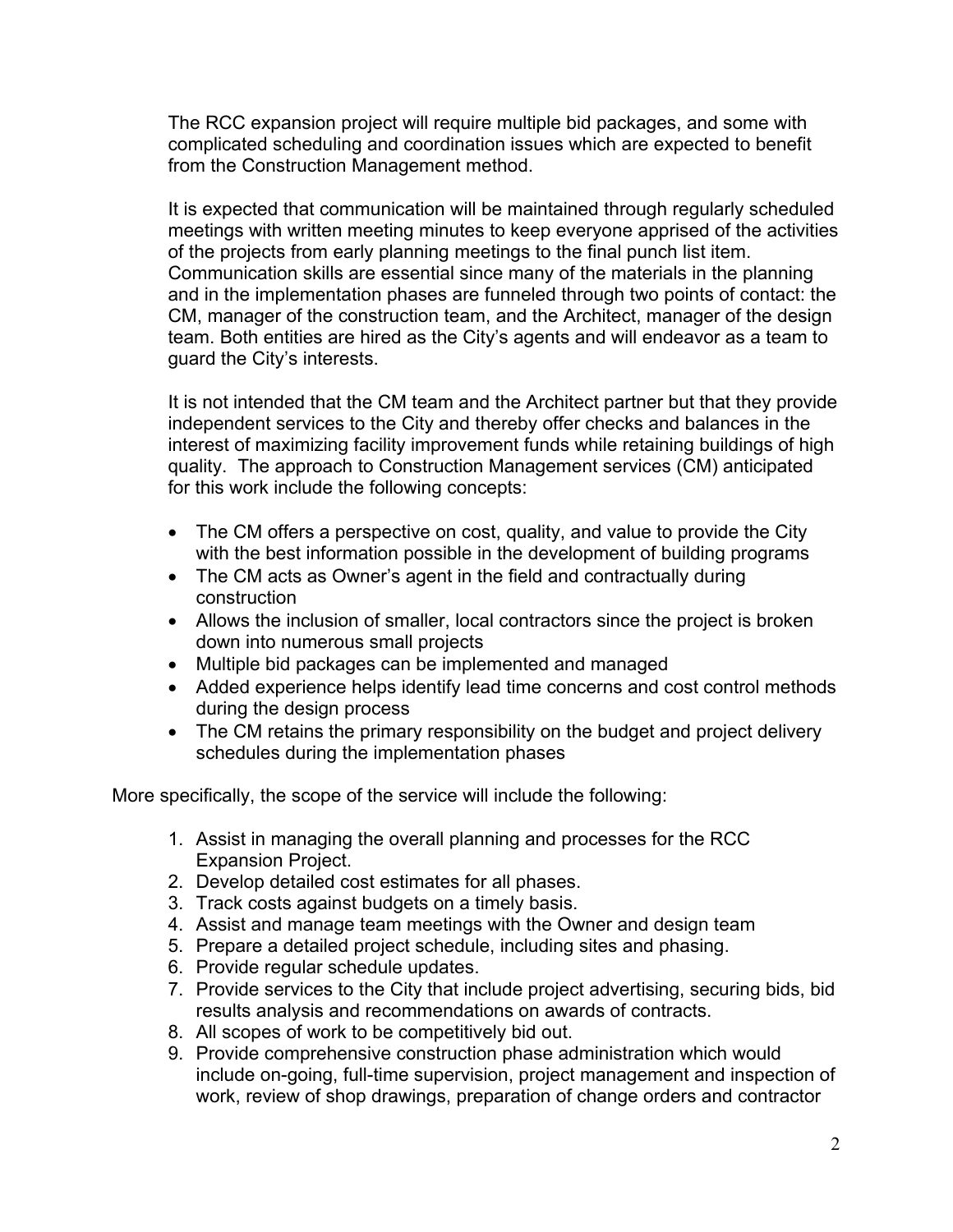payment estimates, final inspections and submission of project completion reports.

10.Perform CM@R services as detailed in the A133– 2019 Contract.

The architect identified and selected for this work is: 292 Design Group, 3533 East Lake Street, Minneapolis, MN, 55406. Phone is 612-767-3773.

# **4. SUBMISSION REQUIREMENTS**

Interested firms shall submit 3 bound copies, 1 unbound copy and an electronic version of the submittal by 12:00 p.m., Tuesday, June 15, 2021 to the attention of Marty Schultz, City Administrator at 704 Broadway, Alexandria, MN 56308. Questions shall be directed to Marty Schultz by phone at (320) 759-3629 or via email at mschultz@alexandriamn.city.

The submission shall include the following:

# **A. Cover Page:**

i. Identify the name of the project

ii. Company Name, Address, Phone & Fax Numbers, Contact Person, voice telephone, and e-mail address.

## **B. Business Organization and History**

i. Brief history of the firm, including listing of principal officers, corporate structure, and ownership type. Identify the number of years the firm has provided similar construction manager at risk services.

ii. Identify other services your firm presently provides, besides construction management, under the name stated above or any other name. Identify construction services and/or other services, you provide as agency construction manager.

# **C. Team Identification**

i. Identify key staff, consultants, and positions for each of the phases proposed for this work. Include basic and brief resume' information focusing on project experience that enhances qualifications for this work.

ii. Identify project availability during the work and any project conflicts based upon other work or project commitments.

# **D. Key Qualifications and Approach**

i. Identify CM@R experience for community centers and/or ice arenas within the last ten years not to exceed five project examples. Please include the following information:

- a. Project type and location
- b. Square footage and cost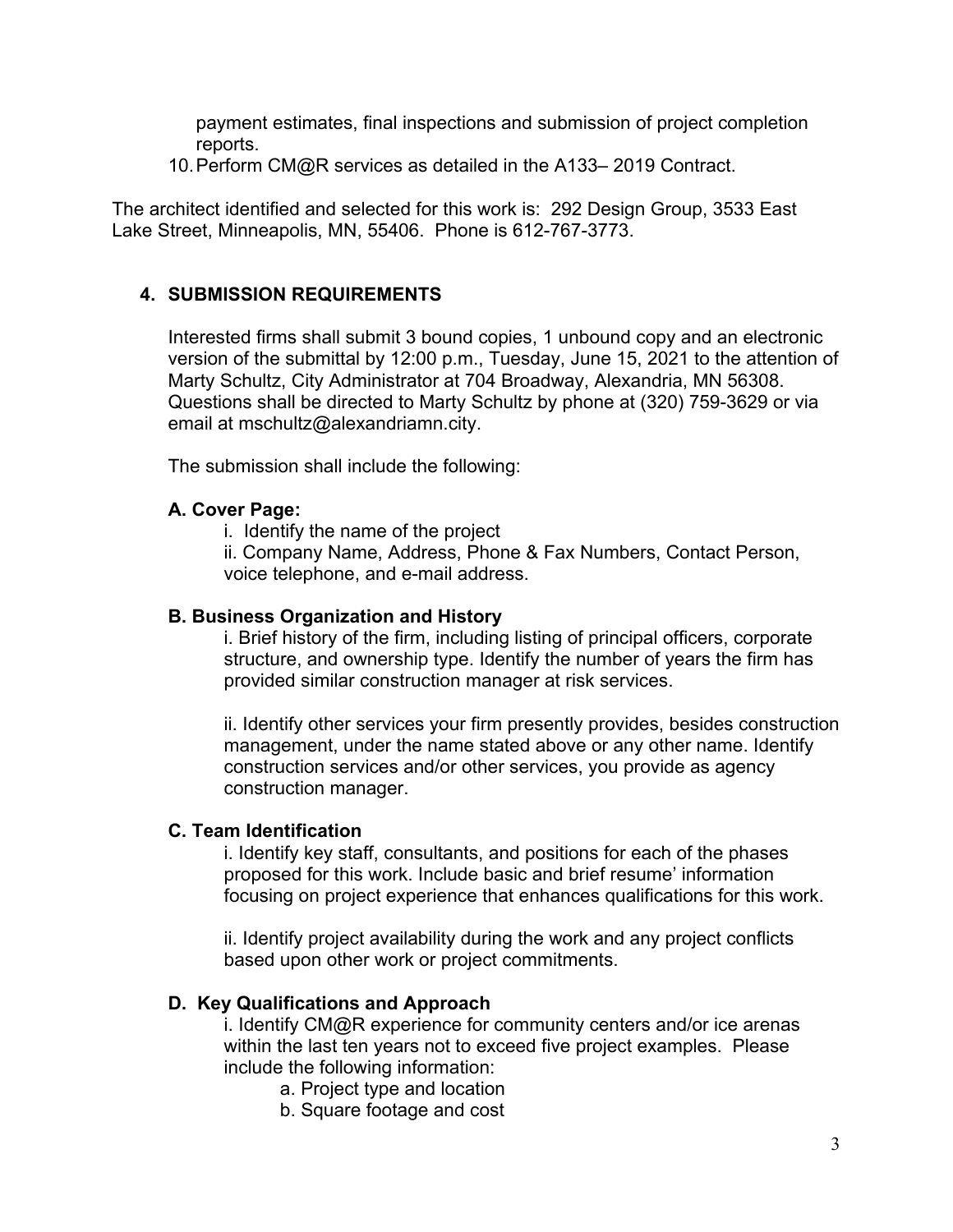- c. Project delivery method
- d. Owner contact information

ii. Identify CM@R experience, if any, on projects that were funded in part by the State of Minnesota through a bonding bill approved by the Minnesota Legislature.

ii. Based upon your knowledge of the proposed work, describe why the City of Alexandria should team with your firm for these projects. Key reasons may include some of the essential process items listed below in Part E.

iii. Briefly, how do you propose to administer this project.

#### **E. Supplemental Information**

i. Briefly, utilize this portion of the proposal to identify those "value-added" qualities, conditions, services, or attributes of your proposal that enhance or support the proposal document.

### **F. Cost Proposal**

While price and fees are a factor, this is not a price competition. The City of Alexandria selection will be based upon qualifications and experience with similar projects. The cost proposal must include the following elements:

i. Please outline your firms not to exceed staff cost, not to exceed CM Fee expressed as a percentage or lump sum, and not to exceed reimbursable expenses expressed as a lump sum.

ii. Please note the number of hours you will allocate per week toward onsite supervision during the construction phase.

iii. Please separate the costs as stated in F.i. above into two phases; preconstruction/bidding services and construction/post construction services.

iv. In order to assist in comparing proposals, please fill out the attached Construction Manager at Risk Fee Summary

Please note that the selected CM@R will not be allowed to self-perform any work on the project.

Please provide estimated fees and cost schedules and a sample completed AIA A133-2019 agreement with all applicable attachments in a separately marked envelope as part of the submittal package.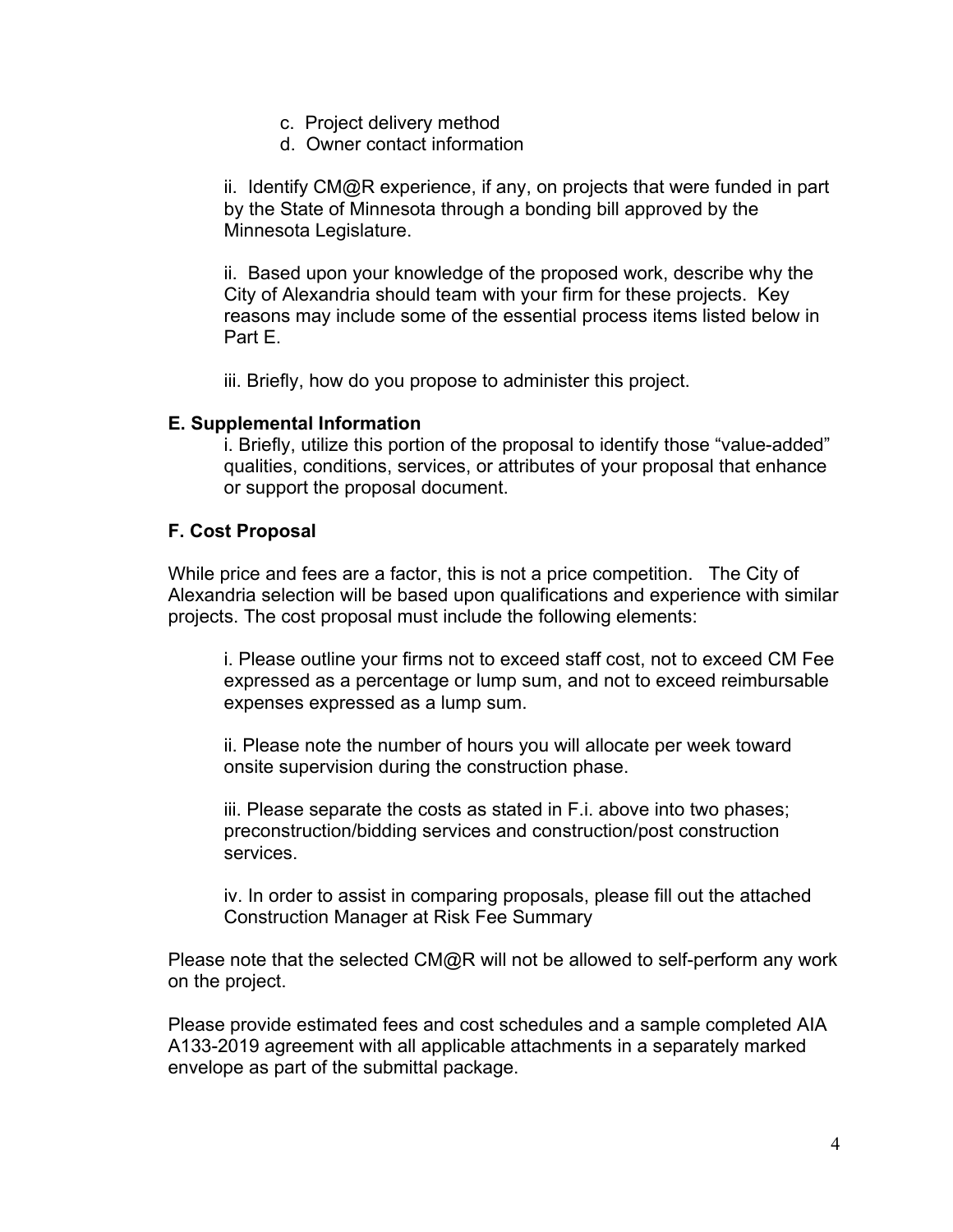### **5. METHOD OF SELECTION**

The City intends to retain the services of the firm evaluated to be best qualified to perform the work for the City, cost and other factors considered. The firm will be selected upon the basis of the information provided as requested in this proposal.

The review committee will undertake a preliminary review of all proposals submitted and shall determine which firms it will call for interviews. Follow-up with any or all firms submitting proposals may occur to gather additional information upon which to make a decision. Any other pertinent data generated by the City will be considered.

The City Council reserves the right to reject any and all proposals, in whole or in part, to waive any or all informalities, to disregard all non-conforming, nonresponsive or conditional proposals, to request additional information from a proposer, or to expand the period for submitting proposals.

# **6. OTHER**

Proposer understands and acknowledges that this proposal is subject to the Minnesota Governmental Data Practices Act. Proposals are private or nonpublic until they are opened by the City. Once the proposals are opened, the name of the proposer becomes public. All other data in a proposal are private or nonpublic data until the completion of the evaluation process. After the City has completed the evaluation process, all remaining data submitted by all proposers are public with the exception of trade secret data as defined and classified in Minnesota Statues 13.37. Data at all times will be governed by the Minnesota Governmental Data Practices Act, Minnesota Statues Chapter 13. Proposer agrees to maintain all data obtained by the City consistent with the requirements of the Data Practices Act. Proposer agrees to defend/indemnify the City from any claim, liability, damage or loss asserted against the City as a result of the Proposer's failure to comply with the requirements of the Data Practices Act.

Those submitting proposals do so entirely at their own expense. There is no expressed or implied obligation by the City to reimburse any individual or company for any costs incurred in preparing or submitting proposals, providing additional information when required by the City or for participating in any meetings or interviews.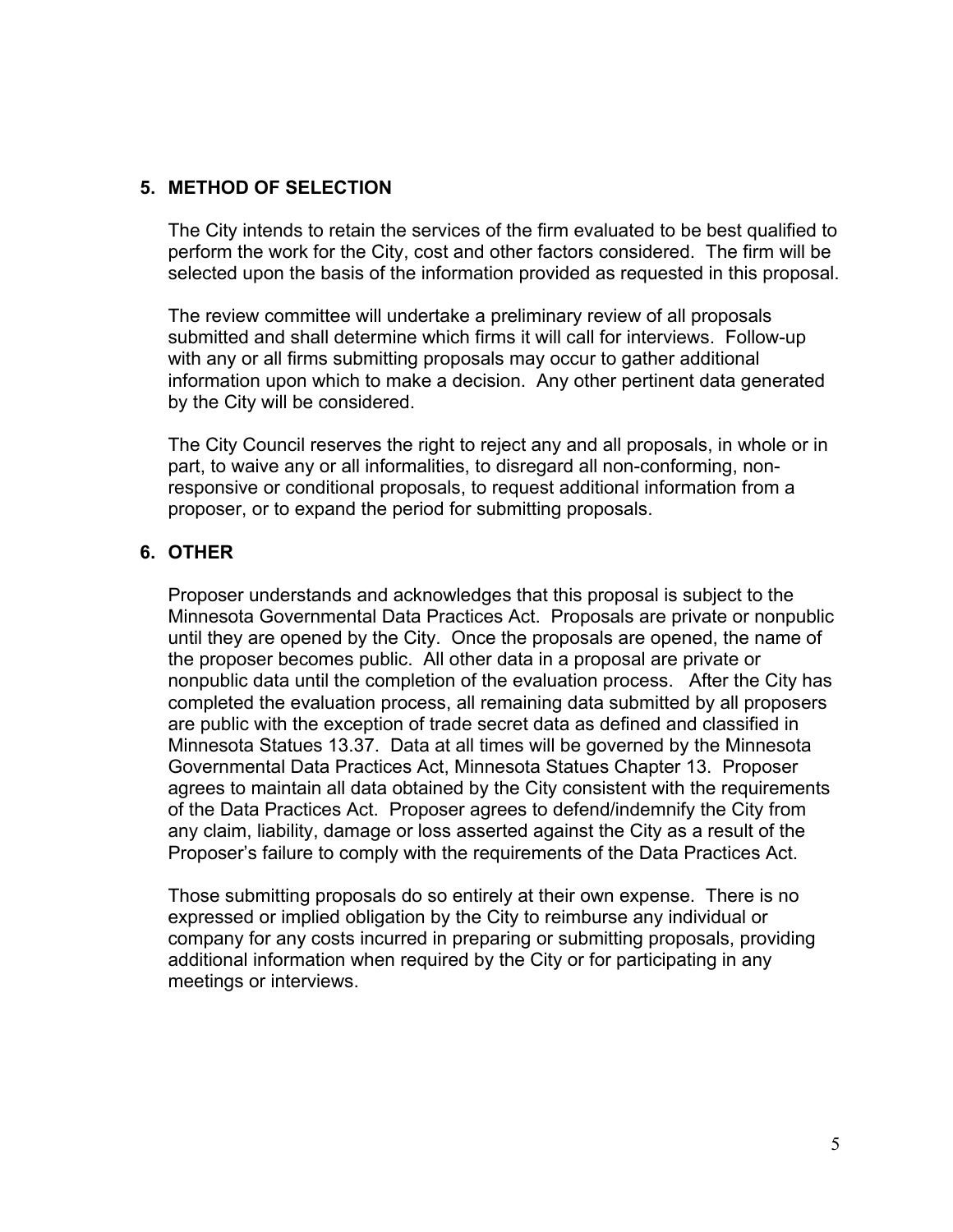#### **RUNESTONE COMMUNITY CENTER EXPANSION PROJECT NARRATIVE**

The Runestone Community Center (RCC) has served as a gathering place for West Central Minnesota since its opening in 1978, drawing athletes and event attendees from across the state. The original facility was constructed with one floor area that contains both fixed and removable seating accommodating 1,600 spectators. A second floor was added in 1994. Both floors are used for ice and dry floor events**.** The City constructed a link between the two buildings that opened in 1996 which includes a lobby, concession area, office space, locker rooms, restrooms, and zamboni room.

It is estimated that over 20,000 people annually attend dry floor events at the RCC, drawing visitors from throughout the region. Dry floor events include a vendor show for a local company, home and garden expo, Alexandria Technical and Community College graduation, music concerts, and more. Thousands more attend the games, tournaments, competitions, and exhibitions sponsored by Alexandria Area High School, Alexandria Area Hockey Association, Alexandria Figure Skating Club, Vikingland Curling Club, and Alexandria Blizzard.

Continued growth in programming over the past decade led to the consideration of a facility expansion. The Alexandria Events Center Feasibility and Market Study was completed in November 2013. The chosen scenario from this study estimated that the expansion would create \$1,206,000 in new spending annually and a \$71,800 fiscal impact to the tax base of the area. A needs assessment completed in 2014 showed that ice user groups could increase their programming if the facility expanded. The need has only continued to grow since 2014. The high demand for facility time has made it difficult to expand existing events and add new dry floor events.

Pre-Design work on the RCC expansion began in 2014 and has been updated several times. In June 2019, the City submitted a request to the State of Minnesota for inclusion in the bonding bill to be considered during the 2020 session. The expansion concept submitted added approximately 44,000 square feet to the existing 76,000 square foot facility. The total cost of the expansion, as estimated at that time, was to be approximately \$11,200,000. The expansion will consist of a new floor area that will accommodate both dry floor and ice events. The plan also included restrooms, locker rooms, lobby areas, viewing areas, administrative space, and an elevator to improve accessibility throughout the site. Exterior work includes an expanded parking area and improved drainage for the site.

The City recently made substantial investments to maintain the infrastructure of the facility. The ice plant was converted to a high efficiency ammonia-based system in 2016. The new compressor room was sized to accommodate at least three ice sheets and the underground infrastructure to serve a third floor was extended as part of the 2016 renovation. Other renovations in 2016 included a new floor for the West Floor, new roof for the 1978 main building, and the installation of LED lighting throughout the facility. The city also invested in an ice cover which allows for much greater flexibility in changing the facility from ice to dry floor events. In 2018, the City reconstructed and paved a portion of the parking lot for the RCC and the adjacent Douglas County Fairgrounds. This partnership between the City and the Douglas County Agricultural Association improved site drainage in addition to providing well-defined and safe parking areas.

The RCC sits adjacent to the Douglas County Fairgrounds and is utilized for fair activities during the Douglas County Fair. The City and the Douglas County Agricultural Association (DCAA) completed work in 2017 on a Fairgrounds Master Plan, which provided a future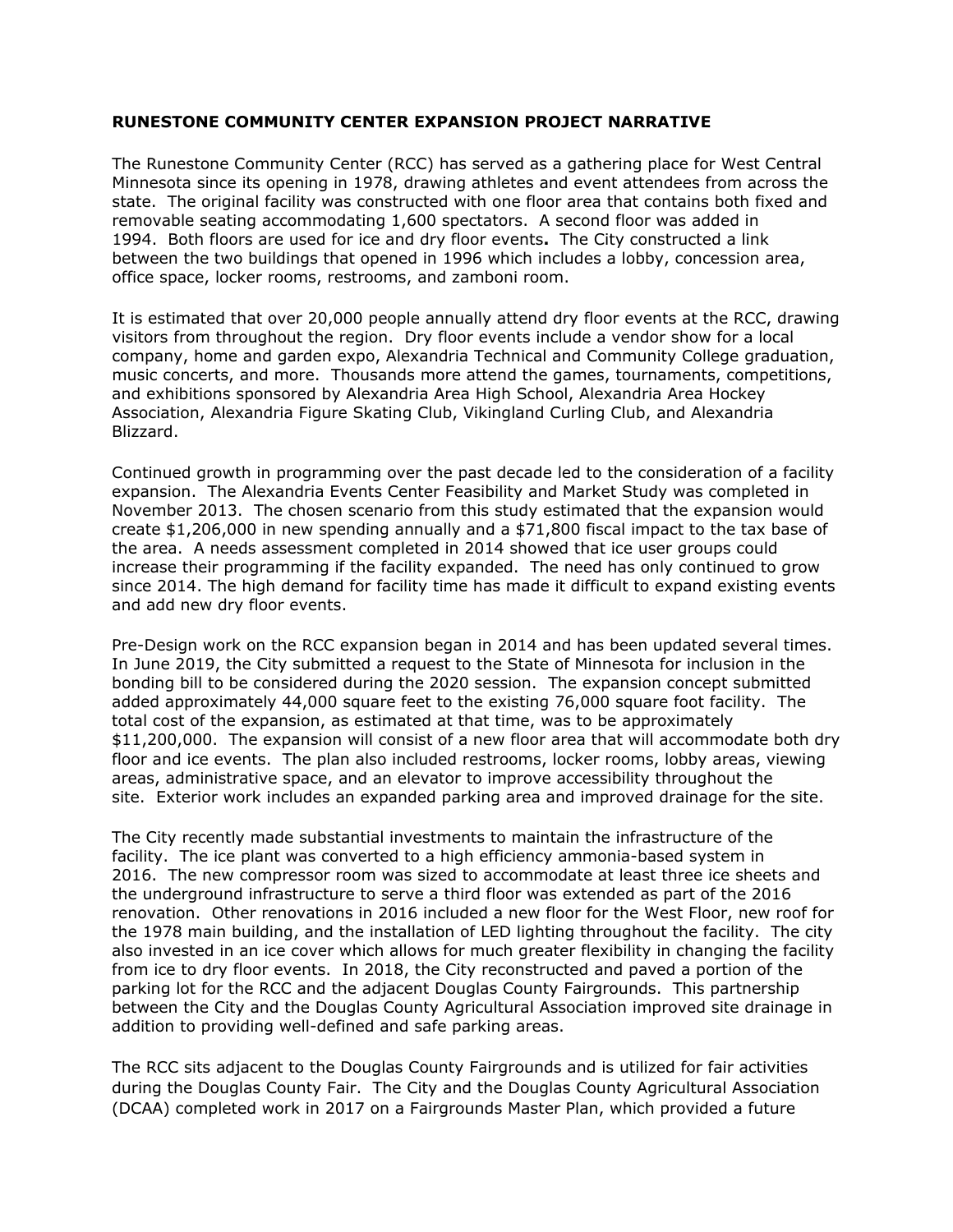blueprint for enhancing the regional impact of the entire 100+ acre area. Possible improvements identified in the Master Plan include renovations to the fair facilities, additional civic and recreational facilities, and new street and utility infrastructure.

Existing users expected to continue in the expanded RCC include the Alexandria Area Hockey Association, Alexandria Area High School, Alexandria Figure Skating Club, Alexandria Blizzard, and Vikingland Curling Club. The City also intends to provide more opportunity for the facility to be used for dry floor events. Dry floor events expected to continue include a home and garden expo, food vendor, craft, and motorcycle shows. Concerts and commencements also take place in the facility along with several educational events for elementary school children.

In October 2020, the bonding bill approved by the Minnesota Legislature included \$5,600,000 in funding for the RCC Expansion. Local sources will fund the remaining project costs. Local sources would be a mixture of public and private funding. A feasibility study is currently underway for the private funding portion of the project.

In April 2021, the City selected 292 Design Group as the project architects for this work. The previous predesign work is currently in the process of being revised and updated. The State of Minnesota must approve the predesign of the project. The goal is for the predesign to be submitted to the state by July 31, 2021. This will allow the selected Construction Manager to participate in the review of predesign documents.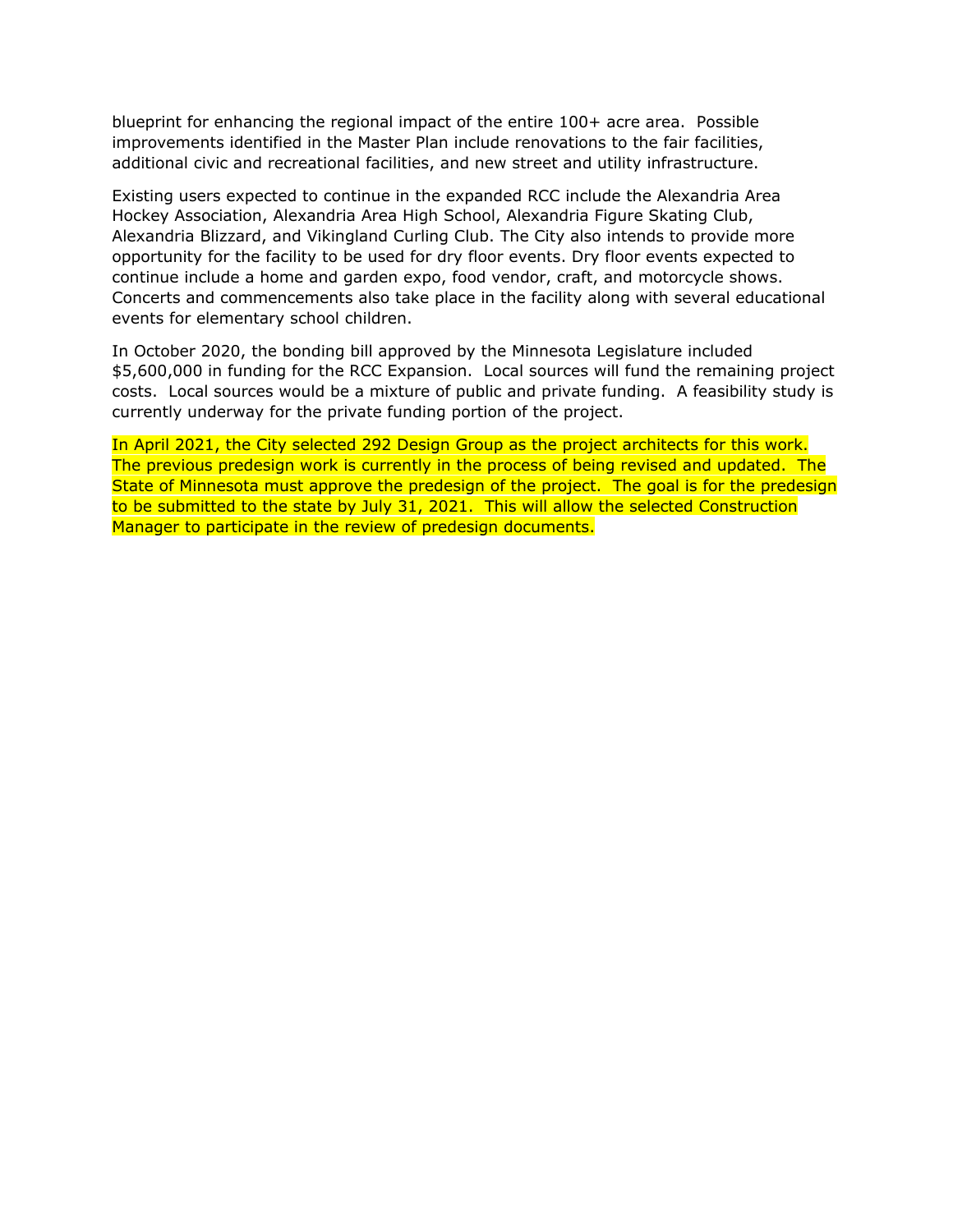#### **Runestone Community Center Expansion**

```
Construction Manager at Risk Fee Submittal
```
June 15, 2021

Contract to be AIA 133-2019

Assumed Construction Budget: \$11.2M

**Note:** Assume a construction duration of 10 months when filling out this fee schedule, which does not include the preconstruction and estimating timeframe. The CM is to be engaged with the Owner and Design Team on or about July 1, 2021 for preconstrcution and estimating services.

| <b>Preconstruction &amp; Bidding Phase</b>    | 10       | <b>Months</b> |                  |              |
|-----------------------------------------------|----------|---------------|------------------|--------------|
| <b>Description</b>                            | Quantity | Unit          | <b>Unit Cost</b> | <b>Total</b> |
| Project Principal/Director                    | 0        | <b>HRS</b>    | \$               | \$           |
| Senior Project Manager                        | 0        | <b>HRS</b>    | \$               | \$           |
| <b>Project Preconstruction Manager</b>        | 0        | <b>HRS</b>    | \$               | \$           |
| Project Administrator                         | 0        | <b>HRS</b>    | \$               | \$           |
| <b>Project Engineer</b>                       | 0        | <b>HRS</b>    | \$               | \$           |
| <b>Chief Estimator</b>                        | 0        | <b>HRS</b>    | \$               | \$           |
| Estimator                                     | 0        | <b>HRS</b>    | \$               | \$           |
| Project Scheduler                             | 0        | <b>HRS</b>    | \$               | \$           |
| <b>MEP Coordinator</b>                        | 0        | <b>HRS</b>    | \$               | \$           |
| <b>BIM Specialist</b>                         | 0        | <b>HRS</b>    | \$               | \$           |
| Document Quality Control Team                 | 0        | <b>HRS</b>    | \$               | \$           |
| Other                                         | 0        | <b>HRS</b>    | \$               | \$           |
| <b>Subtotal Preconstruction &amp; Bidding</b> |          |               |                  | \$           |

| <b>Project Reimbursable Expenses</b>       | 10       | <b>Months</b> |                                    |              |
|--------------------------------------------|----------|---------------|------------------------------------|--------------|
| <b>Description</b>                         | Quantity | Unit          | <b>Unit Cost</b>                   | <b>Total</b> |
| <b>Project Principal/Director</b>          | 0        | <b>HRS</b>    | \$                                 | \$           |
| Senior Project Manager                     | 0        | <b>HRS</b>    | \$<br>$\overline{\phantom{0}}$     | \$           |
| Project Manager                            | 0        | <b>HRS</b>    | \$<br>$\overline{\phantom{0}}$     | \$           |
| Project Engineer/Assistant Project Manager | 0        | <b>HRS</b>    | \$<br>$\overline{\phantom{a}}$     | \$           |
| <b>General Superintendent</b>              | 0        | <b>HRS</b>    | \$<br>$\qquad \qquad -$            | \$           |
| Superintendent                             | 0        | <b>HRS</b>    | \$<br>$\qquad \qquad -$            | \$           |
| <b>Assistant Superintendent</b>            | 0        | <b>HRS</b>    | \$<br>$\overline{\phantom{a}}$     | \$           |
| <b>Cost Estimator</b>                      | 0        | <b>HRS</b>    | \$<br>$\qquad \qquad \blacksquare$ | \$           |
| Project Scheduler                          | 0        | <b>HRS</b>    | \$<br>$\qquad \qquad \blacksquare$ | \$           |
| <b>MEP Coordinator</b>                     | 0        | <b>HRS</b>    | \$<br>$\overline{\phantom{0}}$     | \$           |
| <b>BIM Specialist</b>                      | 0        | <b>HRS</b>    | \$<br>$\qquad \qquad \blacksquare$ | \$           |
| <b>QAQC Director</b>                       | 0        | <b>HRS</b>    | \$<br>$\qquad \qquad \blacksquare$ | \$           |
| Safety Director                            | 0        | <b>HRS</b>    | \$<br>$\qquad \qquad \blacksquare$ | \$           |
| Project Accountant                         | 0        | <b>HRS</b>    | \$<br>$\qquad \qquad \blacksquare$ | \$           |
| <b>Project Assistant</b>                   | 0        | <b>HRS</b>    | \$<br>$\qquad \qquad \blacksquare$ | \$           |
| Other                                      | 0        | <b>HRS</b>    | \$<br>$\overline{\phantom{a}}$     | \$           |
| <b>Subtotal Reimbursable Expenses</b>      |          |               |                                    | \$           |